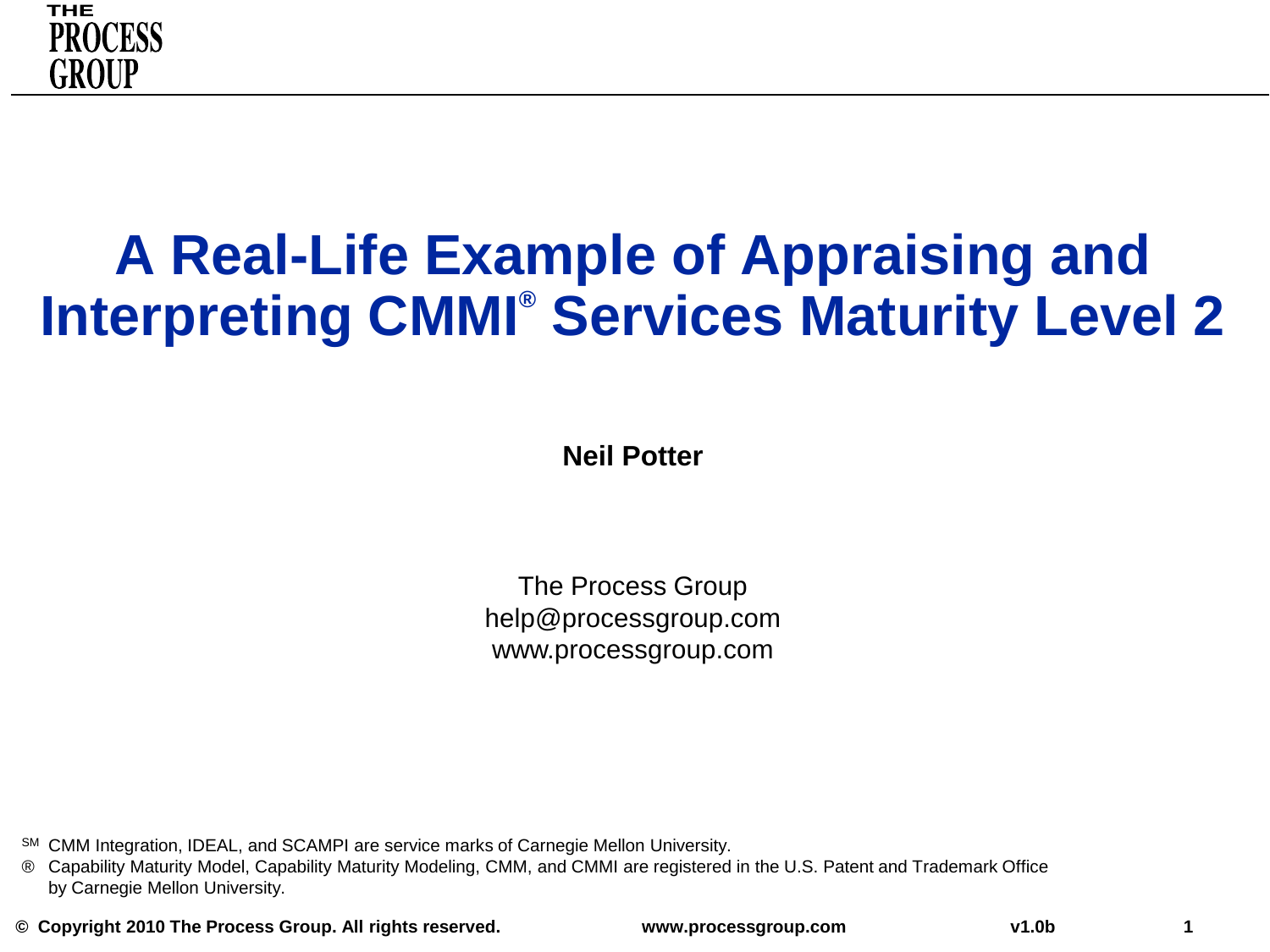



- **Introduction**
- Applying Requirements Management (REQM) and traceability
- Applying Work Planning (WP) and Work Monitoring Control (WMC) to the operation of a services group
- The relation between Service Delivery and WP / WMC
- Size (attribute estimation)
- Which suppliers to apply Supplier Agreement Management (SAM) to?
- What is being audited for Process and Product Quality Assurance (PPQA)?
- How to apply Configuration Management (CM) to service artifacts
- Overlap between core and service PAs at Level 2
- Appraisal issues
- Reaction of a new group to the SVC model
- Suggestions to make life easier
- **Summary**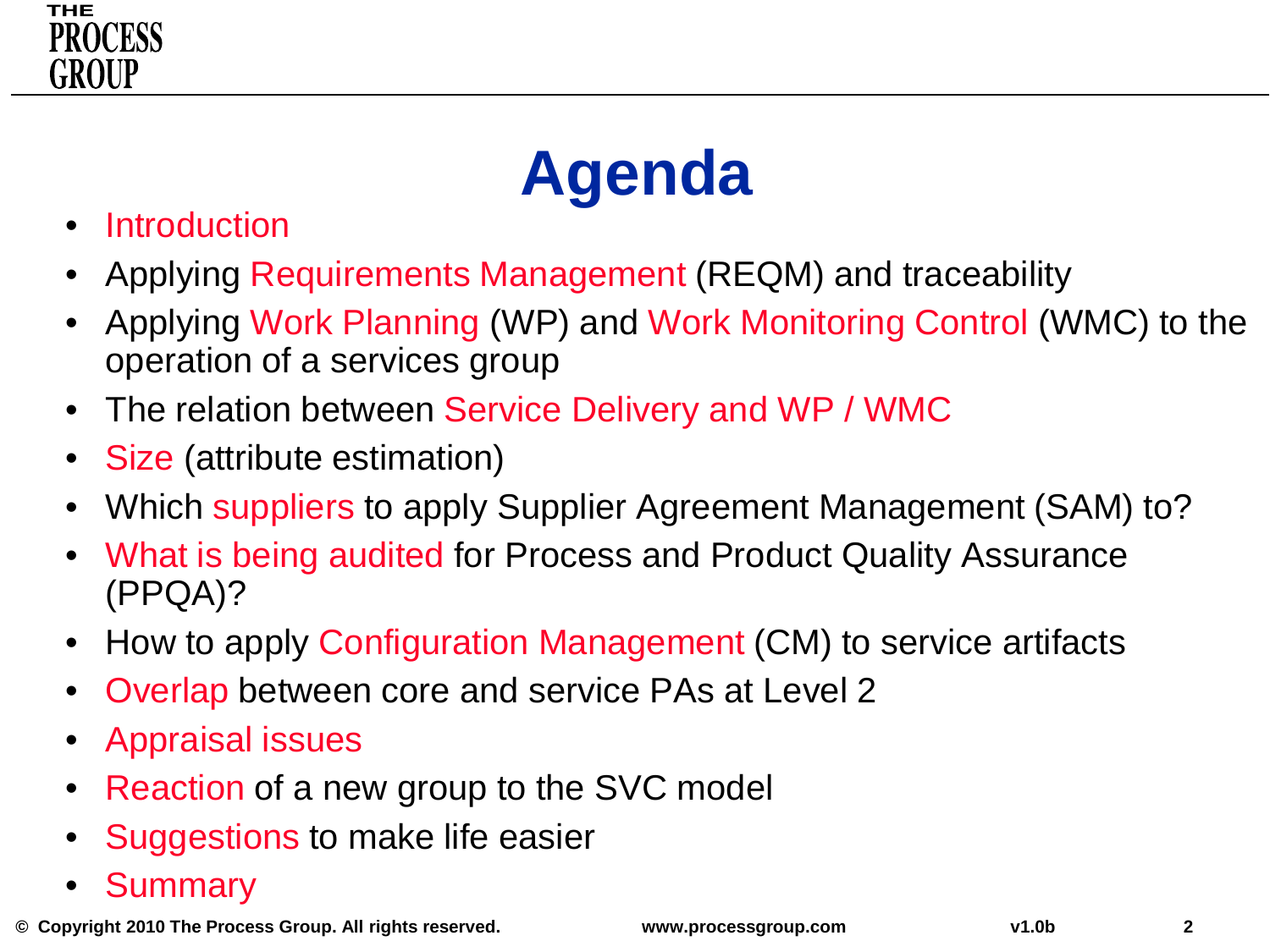



#### **Presenting:**

– Easy to gloss over all the sticky issues - "Look how good the service PAs are."

**Appraising:**

– Sort out issues such as: core PA interpretation, overlap.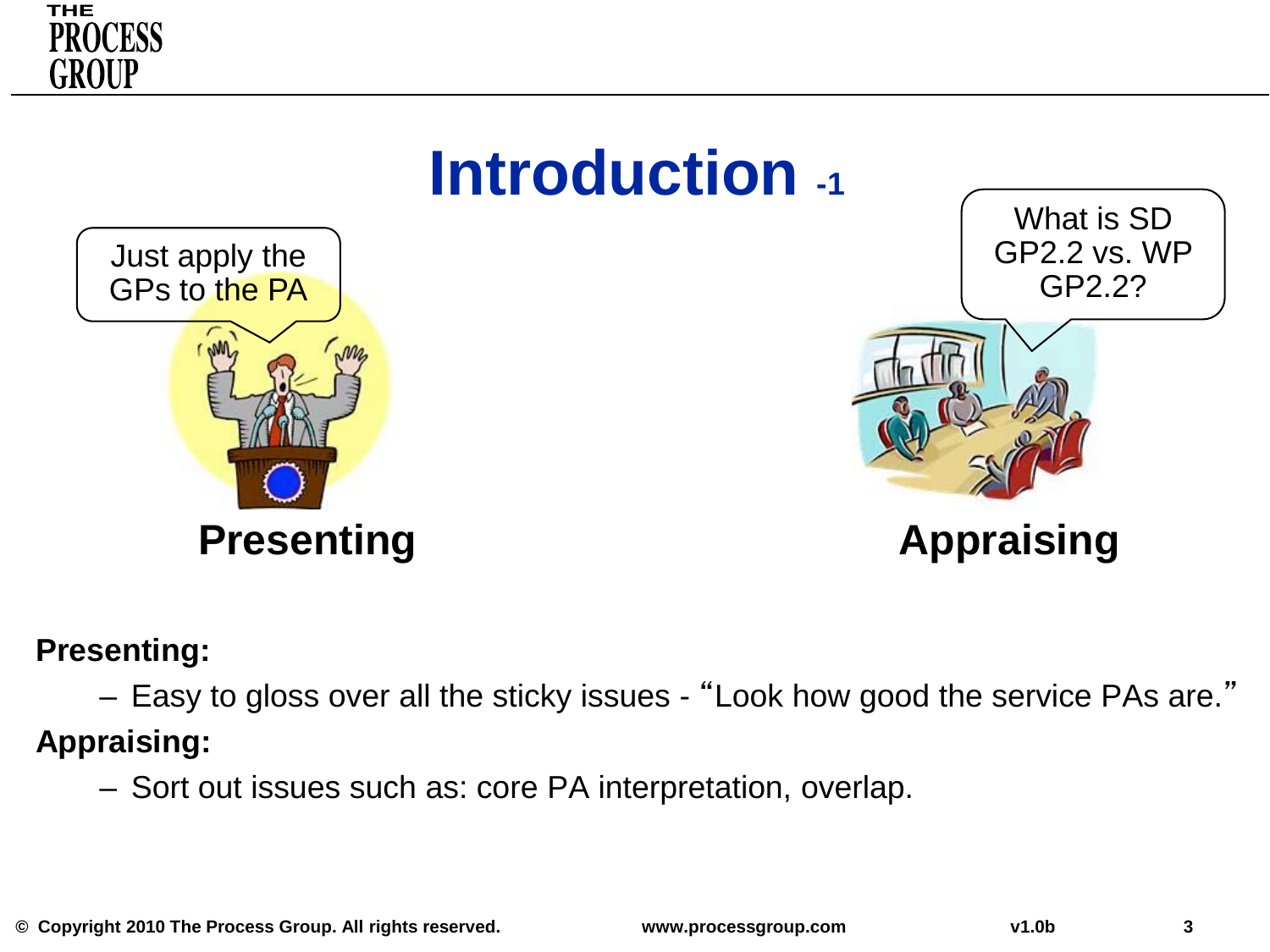

### **Introduction -2**

- **Appraisal team:** 
	- Three people experienced with DEV (5-10 years) + LA (22 years with DEV)
	- Used CMMI 1.2. (This presentation uses 1.3 text for clarity.)
- **Larger group:**
	- 200 people that design and build large airport baggage / parcel systems:
		- » Motors, steel, conveyors, electronics, software, installation, testing.

#### • **Groups appraised:**

– Bids/Proposals (7 people) and Financial services (11 people).



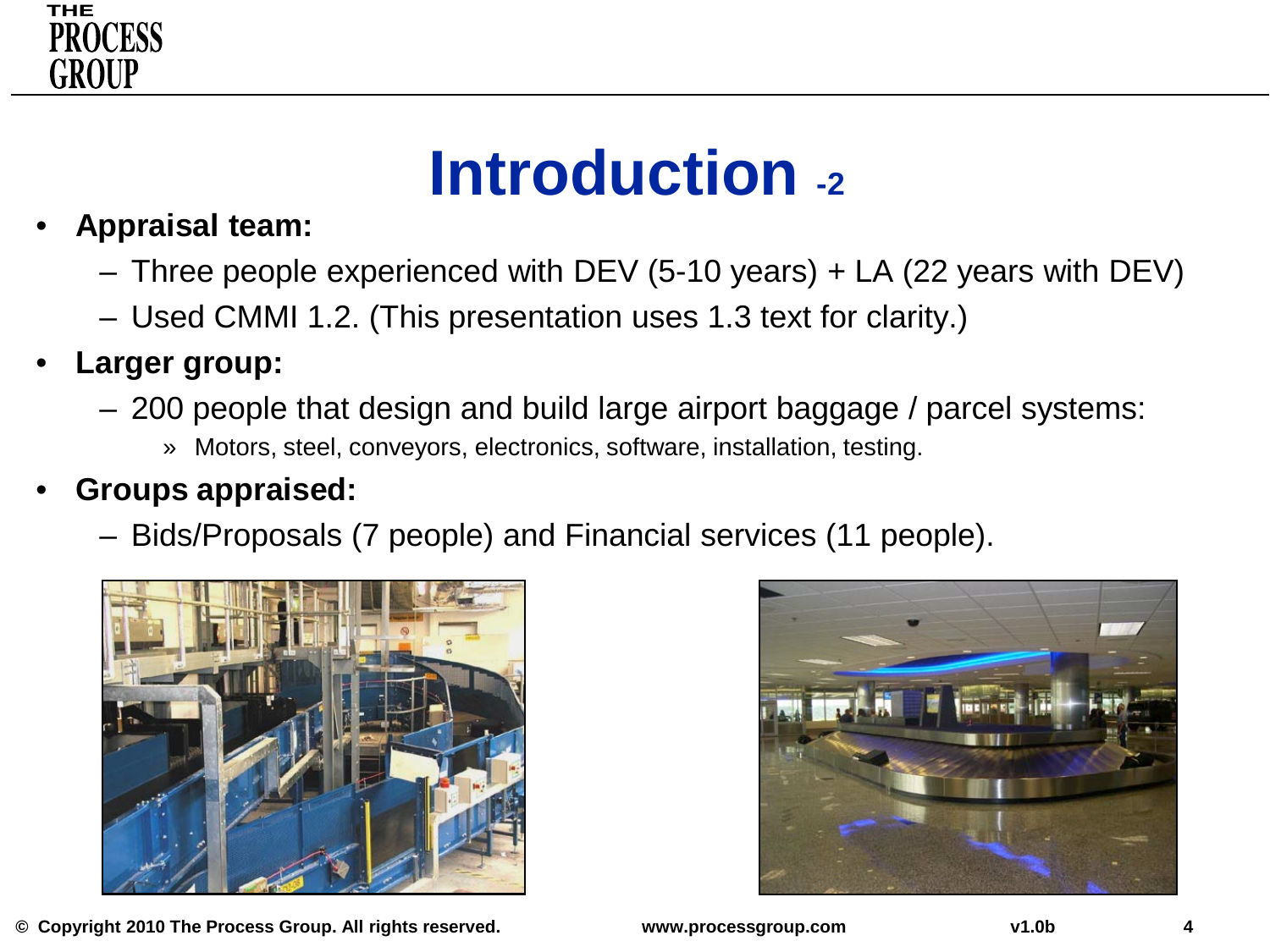

### **Services Model v1.3 - Staged**

| <b>Level</b>                       | <b>Focus</b>                                                     | <b>Process Areas</b>                                                                                                                                                                                                                                                                                                                                                                                                                                                                                                                                                                                                       | <b>Quality</b>      |
|------------------------------------|------------------------------------------------------------------|----------------------------------------------------------------------------------------------------------------------------------------------------------------------------------------------------------------------------------------------------------------------------------------------------------------------------------------------------------------------------------------------------------------------------------------------------------------------------------------------------------------------------------------------------------------------------------------------------------------------------|---------------------|
| 5 Optimizing                       | <b>Continuous</b><br><b>Process</b><br><i><b>Improvement</b></i> | <b>Organizational Performance Management (OPM)</b><br><b>Causal Analysis and Resolution (CAR)</b>                                                                                                                                                                                                                                                                                                                                                                                                                                                                                                                          | <b>Productivity</b> |
| 4 Quantitatively<br><b>Managed</b> | Quantitative<br><b>Management</b>                                | <b>Organizational Process Performance (OPP)</b><br><b>Quantitative Work Management (QWM)</b>                                                                                                                                                                                                                                                                                                                                                                                                                                                                                                                               |                     |
| 3 Defined                          | <b>Process</b><br><b>Standardizationl</b>                        | <b>Capacity and Availability Management (CAM) (svc)</b><br><b>Incident Resolution and Prevention (IRP) (svc)</b><br><b>Service System Transition (SST) (svc)</b><br><b>Service Continuity (SCON) (svc)</b><br>Service System Development (SSD) (svc, optional)<br><b>Strategic Service Management (STSM) (svc)</b><br><b>Organizational Process Focus (OPF)</b><br><b>Organizational Process Definition (OPD)</b><br><b>Core PAs</b><br><b>Organizational Training (OT)</b><br><b>Integrated Work Management (IPM)</b><br><b>SVC PAS</b><br><b>Risk Management (RSKM)</b><br><b>Decision Analysis and Resolution (DAR)</b> |                     |
| 2 Managed                          | <b>Basic</b><br><b>Project</b><br><b>Management</b>              | Service Delivery (SD) (svc)<br><b>Requirements Management (REQM)</b><br><b>Work Planning (WP)</b><br><b>Work Monitoring and Control (WMC)</b><br><b>Supplier Agreement Management (SAM)</b><br><b>Measurement and Analysis (MA)</b><br><b>Process and Product Quality Assurance (PPQA)</b><br><b>Configuration Management (CM)</b>                                                                                                                                                                                                                                                                                         | <b>Risk</b>         |
| 1 Initial                          |                                                                  |                                                                                                                                                                                                                                                                                                                                                                                                                                                                                                                                                                                                                            | <b>Rework</b>       |

**© Copyright 2010 The Process Group. All rights reserved. www.processgroup.com v1.0b 5 Based on SEI CMMI Services model**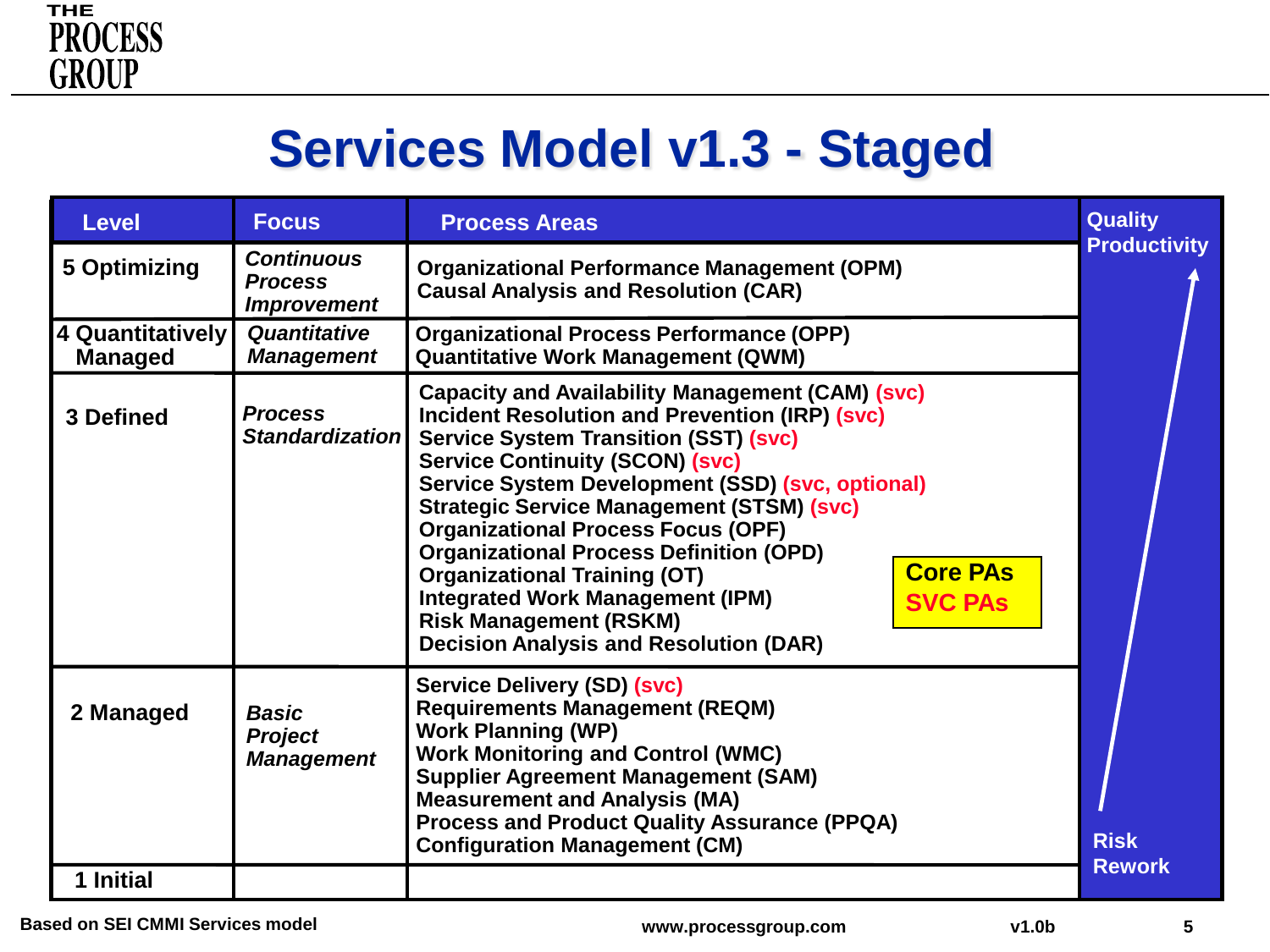

# **Applying REQM and Traceability**

The purpose of Requirements Management (REQM) is to manage requirements of products and product components and to ensure alignment between those requirements and the work plans and work products.

#### • **REQM Takes A LOT of explaining to a non-familiar services group:**

- The services groups were bidding/tracking product requirements.
	- » Caused total confusion when they were left by themselves to read CMMI.
- Requirements defined as group roles & responsibilities.
- Initially we had to explain why REQM and SD are separate.
	- » Then we mapped REQM and SD together provide one front to the appraisal team and organization.
- Too much GP!: Policy, plan, training, monitoring and auditing of roles & responsibilities definition activities?
	- » REQM might only take 1 day per year and 1 update every 6 months.
	- » The GPs need to be scaled down DRAMATICALLY to be useful OR mapped to SD GPs. We merged REQM and SD GPs.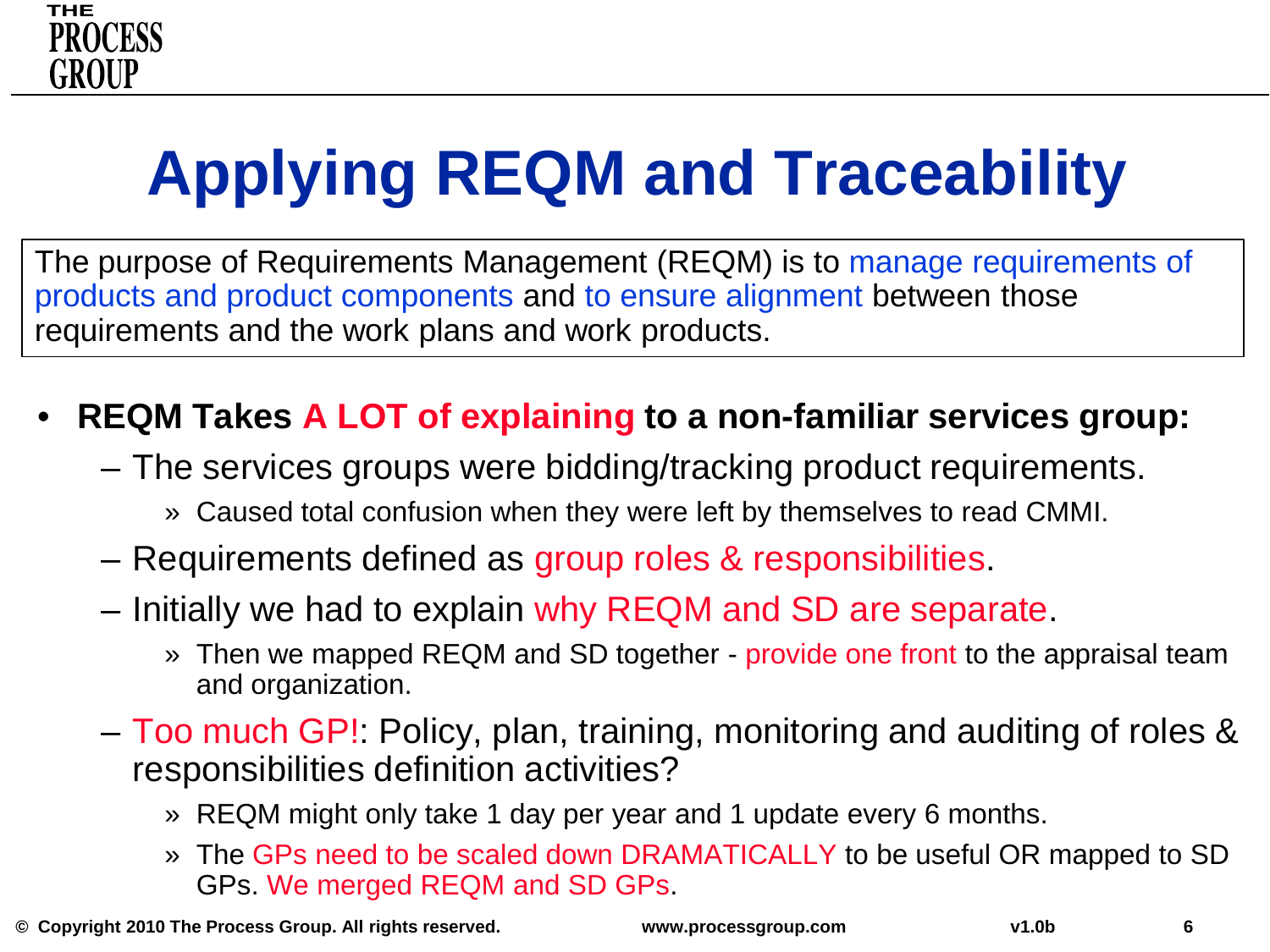## **Explaining REQM in the Appraisal**

- **The appraisal team re-wrote the PA purpose for the final findings presentation:**
	- The purpose of Requirements Management (REQM) is to manage requirements of products and product components and to ensure alignment between those requirements and the work plans and work products.
	- The purpose of Requirements Management (REQM) is to, a) define the services of the group, b) trace defined services to team activities, c) verify that resources, service definition and actual work done are aligned. [appraisal team definition]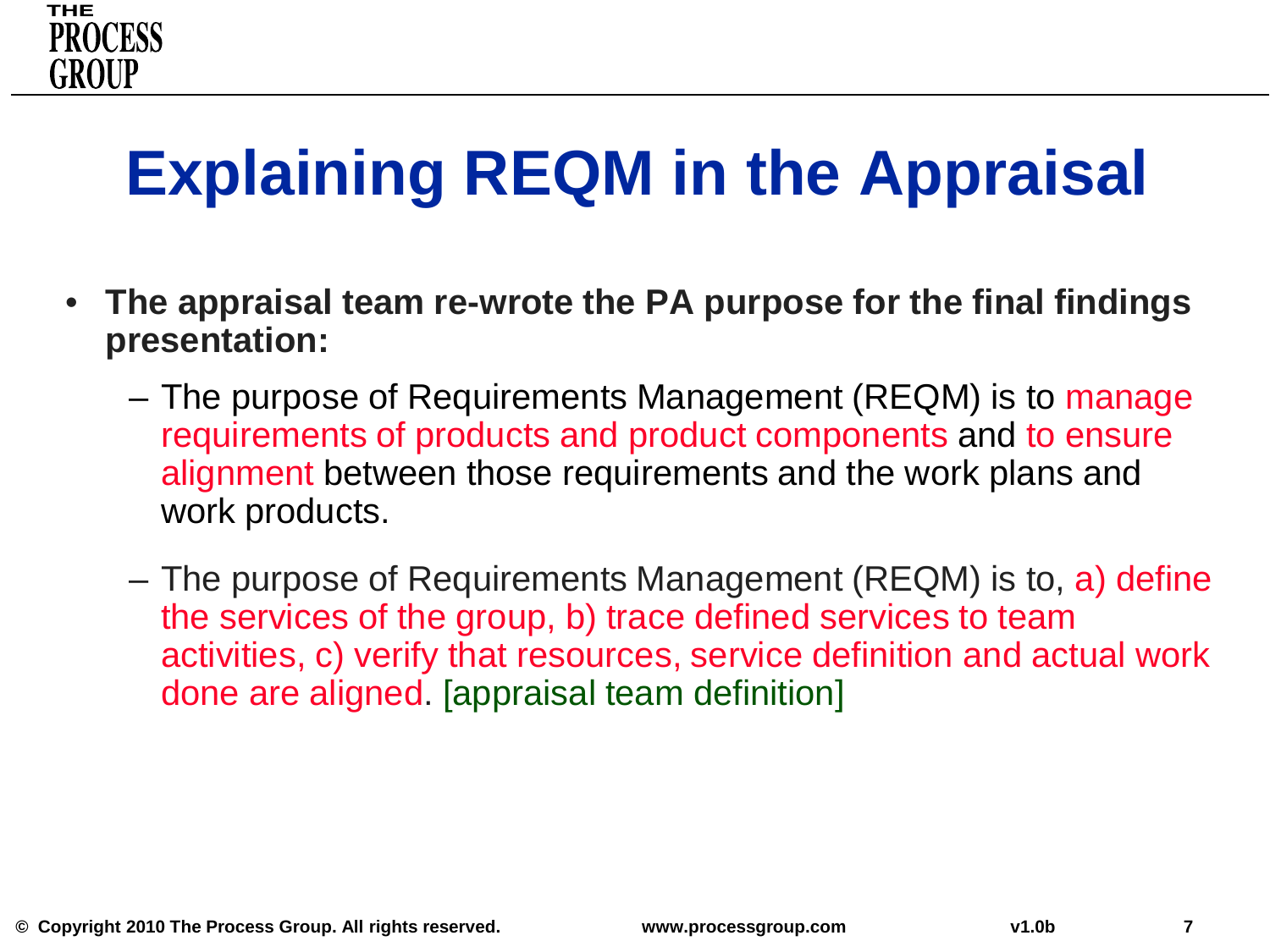

## **Bidirectional Traceability (SP 1.4)**

SP 1.4 Maintain bidirectional traceability among requirements and work products.

"In a service environment, you should be able to trace stakeholder requirements to the elements of the delivered service and supporting service system that were developed from those requirements …..." The contract of the contract of the contract of the contract of the contract of the contract of the contract of the contract of the contract of the contract of the contract of the contract of the c

#### **Example 1**

| <b>SOX Requirement</b>       | <b>Implementation</b>    | <b>Test</b> |
|------------------------------|--------------------------|-------------|
| <b>SOX Annex - section 1</b> | Finance role 1, report 1 | SOX test 1  |
| <b>SOX Annex - section 2</b> | Finance role 2, report 2 | SOX test 2  |
| <b>SOX Annex - section 3</b> | Finance role 3, report 3 | SOX test 3  |

#### **Example 2**

| <b>Bid Role</b><br>(defined in SLA) | <b>Authority Level</b> | <b>Tasks for Role</b>                   |
|-------------------------------------|------------------------|-----------------------------------------|
| Role 1                              | Approve up to \$X      | Obtain estimates, define bid, check bid |
| Role 2                              | Approve up to \$Y      | Tasks - role 2                          |
| Role 3                              | Approve up to \$Z      | Tasks - role 3                          |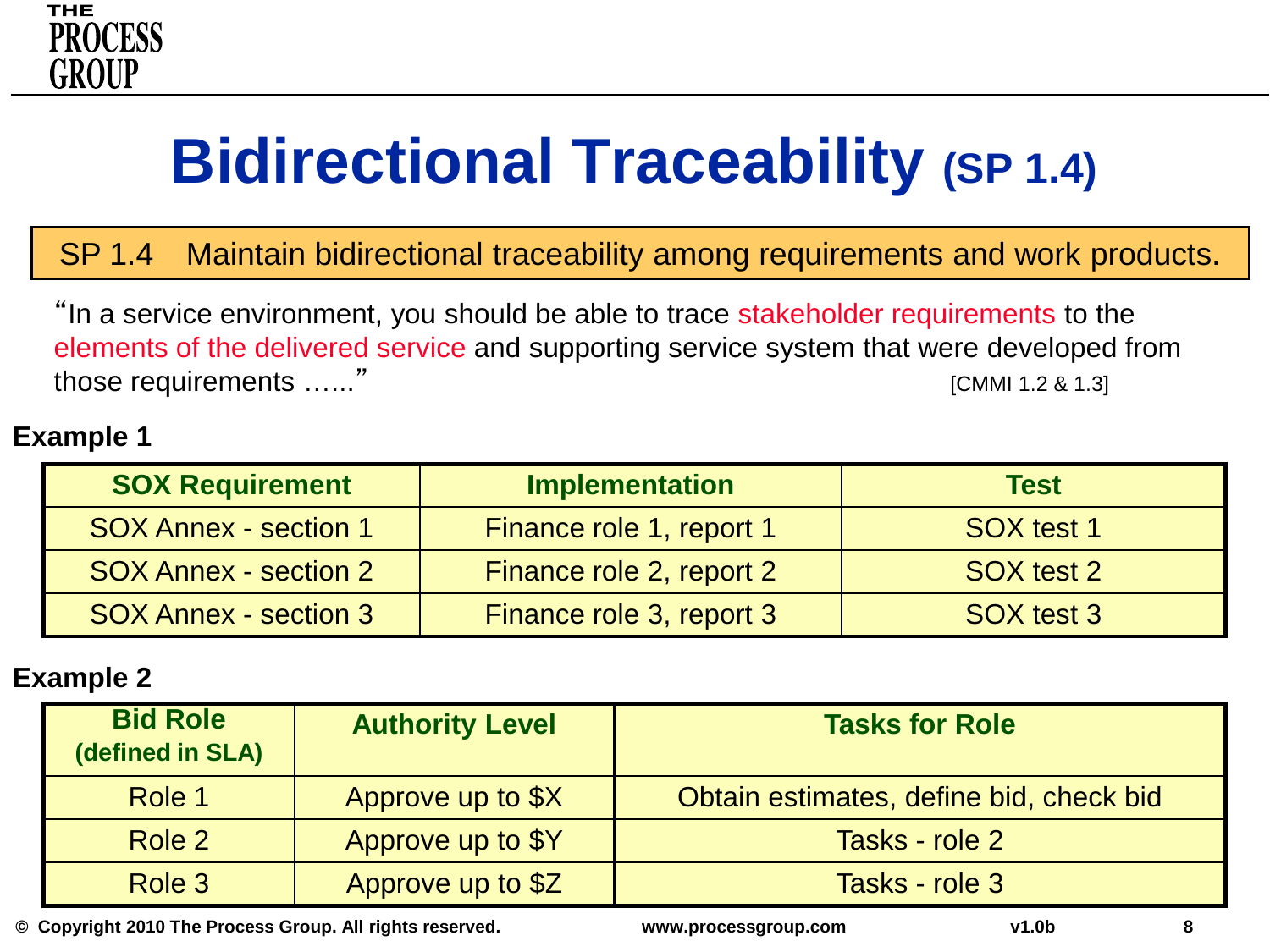

# **Applying WP and WMC**

- **The group performs annual resource planning.**
- "**The plan**" **= Annual resource plan and service-event plan.**
- **Risks are assessed monthly:**
	- E.g., Do we have resources to cover each bid / financial report?
- **Schedules consist of bid and financial report deadlines.**
- **Stakeholders are defined on approval and signature sheets.**
- **Too much GP!: policy, plan, training, monitoring and auditing of annual and service-event planning?**
	- Most planning events were a few hours in length.
	- We merged WP and WMC GPs.
	- Audits = signature approvals with checklists.



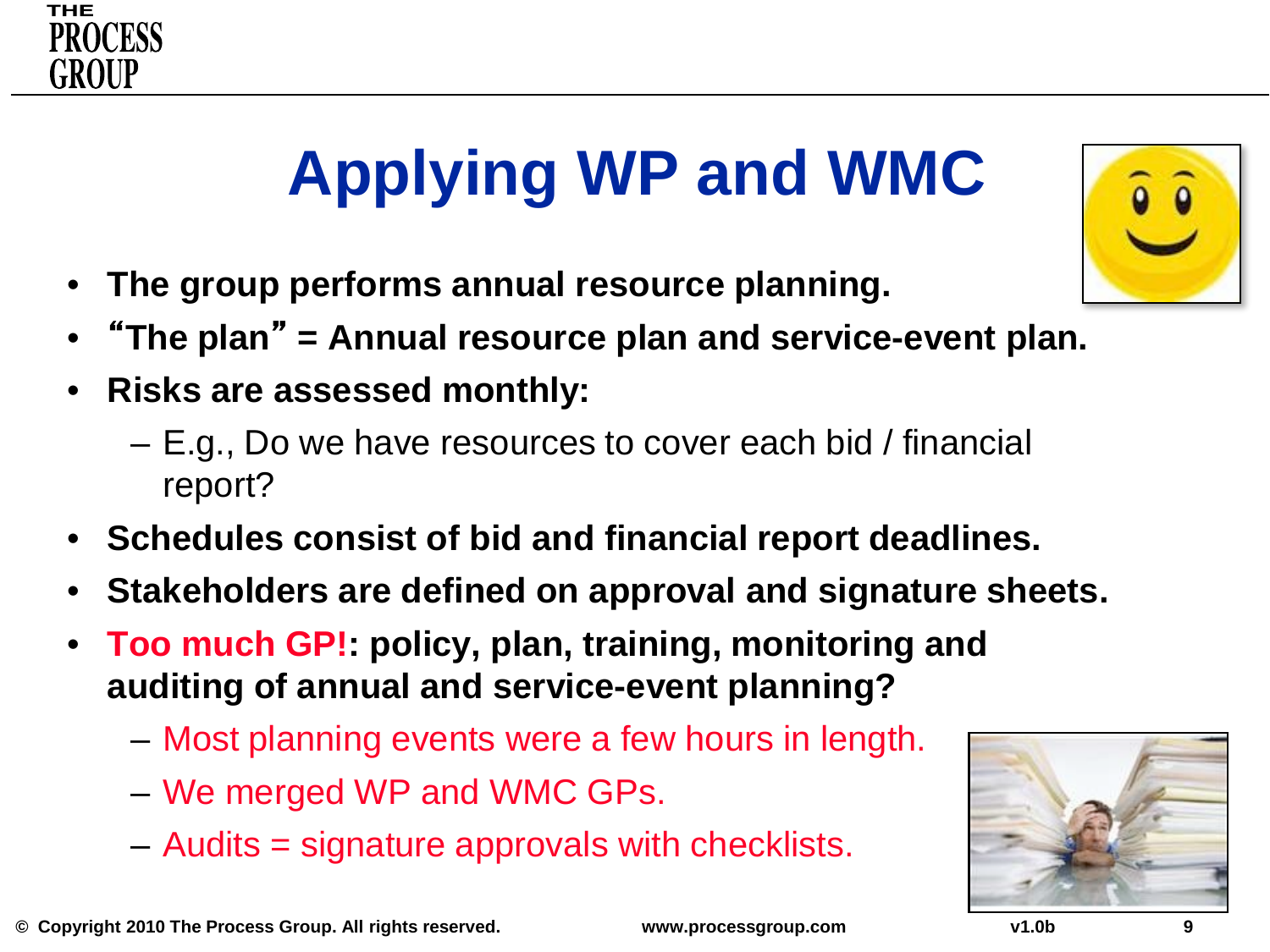

### **Relation Between SD and WP / WMC**



- **In SD, planning (GP2.2) is used to plan the readiness and operation of a services group:**
	- » SD GP2.2 Establish and maintain the plan for performing the process.
	- » SD GP2.3 Provide adequate resources for performing the process…..
	- » SD GP2.4 Assign responsibility and authority for performing the process…...
	- » SD GP2.8 Monitor and control the process against the plan for performing the process and take appropriate corrective action.

#### • **So what was WP / WMC used for?**

- Operations planning, of which service delivery is one significant aspect.
- Annual resource planning and monthly resource tracking.
- Special projects (non-trivial "other" work).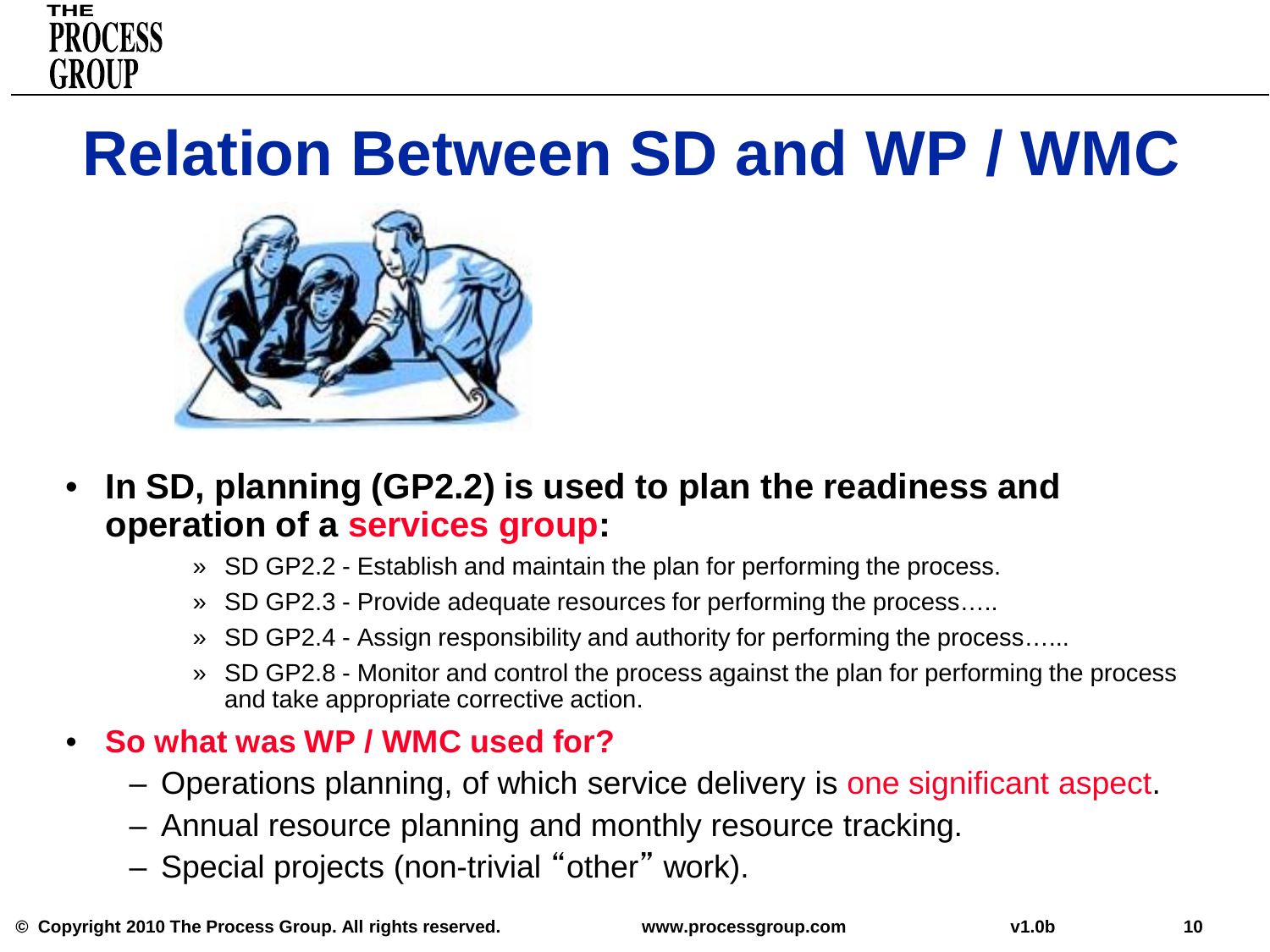

## **Size (Attribute Estimation)**

- **The group reads the practice:**
	- WP SP 1.3 Establish and maintain estimates of work product and task attributes.
	- And assumes that it is #Feet of steel, #motors………etc.
- **The bid group estimates the cost of a project:**
	- #Feet of steel, #motors, #control panels, installation labor.



#### • **Luckily:**

- Finance already had:
	- » Project categorization (the size/complexity of the project being financially tracked).
- Bids already had:
	- » Bid volume (#bid requests likely to arrive per month).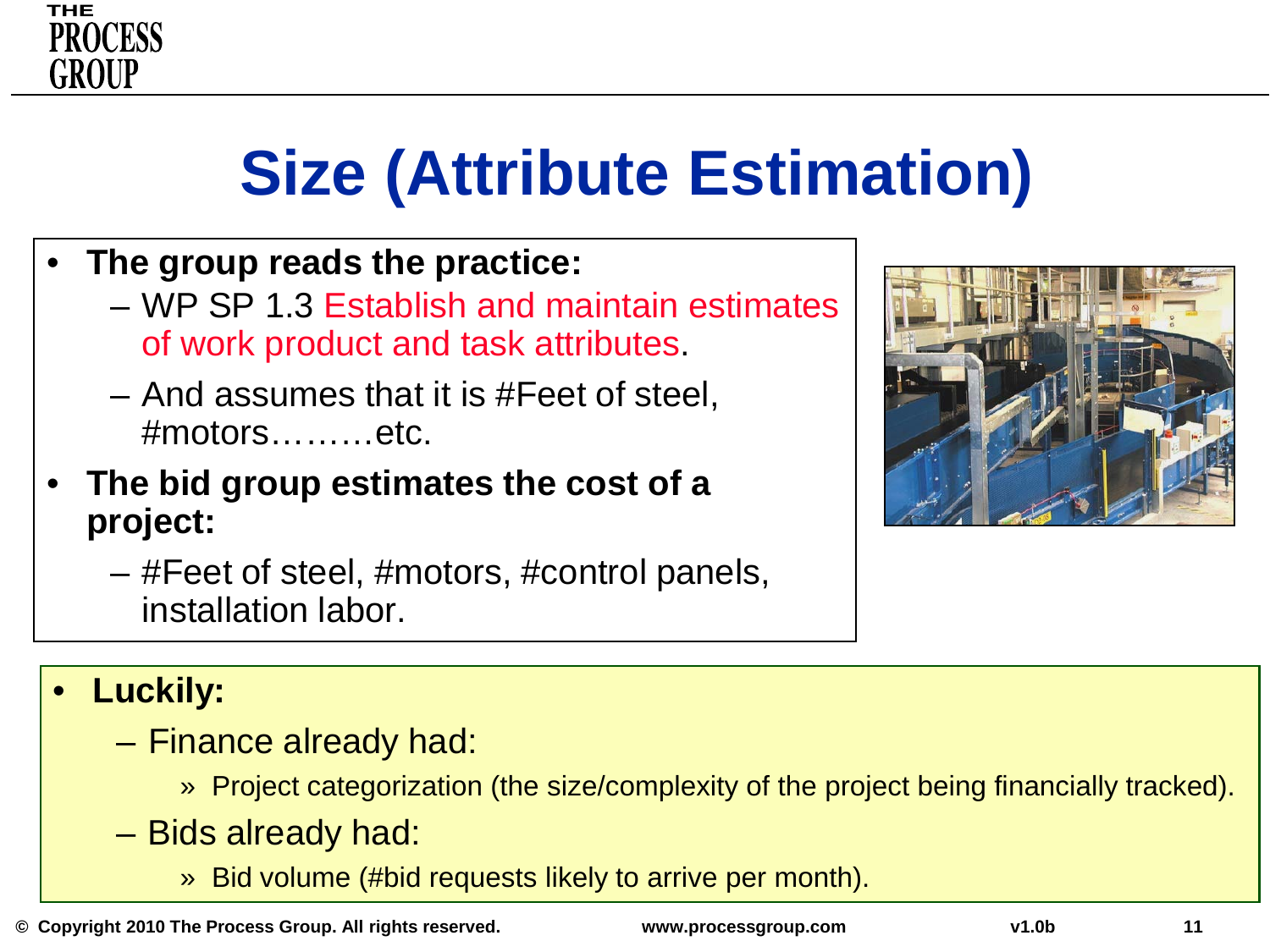

# **Which Suppliers to Apply SAM to?**

"The scope of this process area addresses the acquisition of products, services, and product and service components that can be delivered to the service's customer or included in a product or service system. This process area's practices can also be used for other purposes that benefit the service (e.g., purchasing consumables)." The consumable of the consumulation of the consumulation of the consumulation of the consumulation of the consumulation of the consumulation of the consumulation of the consumulation of the consum



#### • **Both services teams had no suppliers:**

- An example would have been accounting experts, proposal writers.
- **The product team had hundreds of suppliers; this was appraised under SAM in the DEV model.**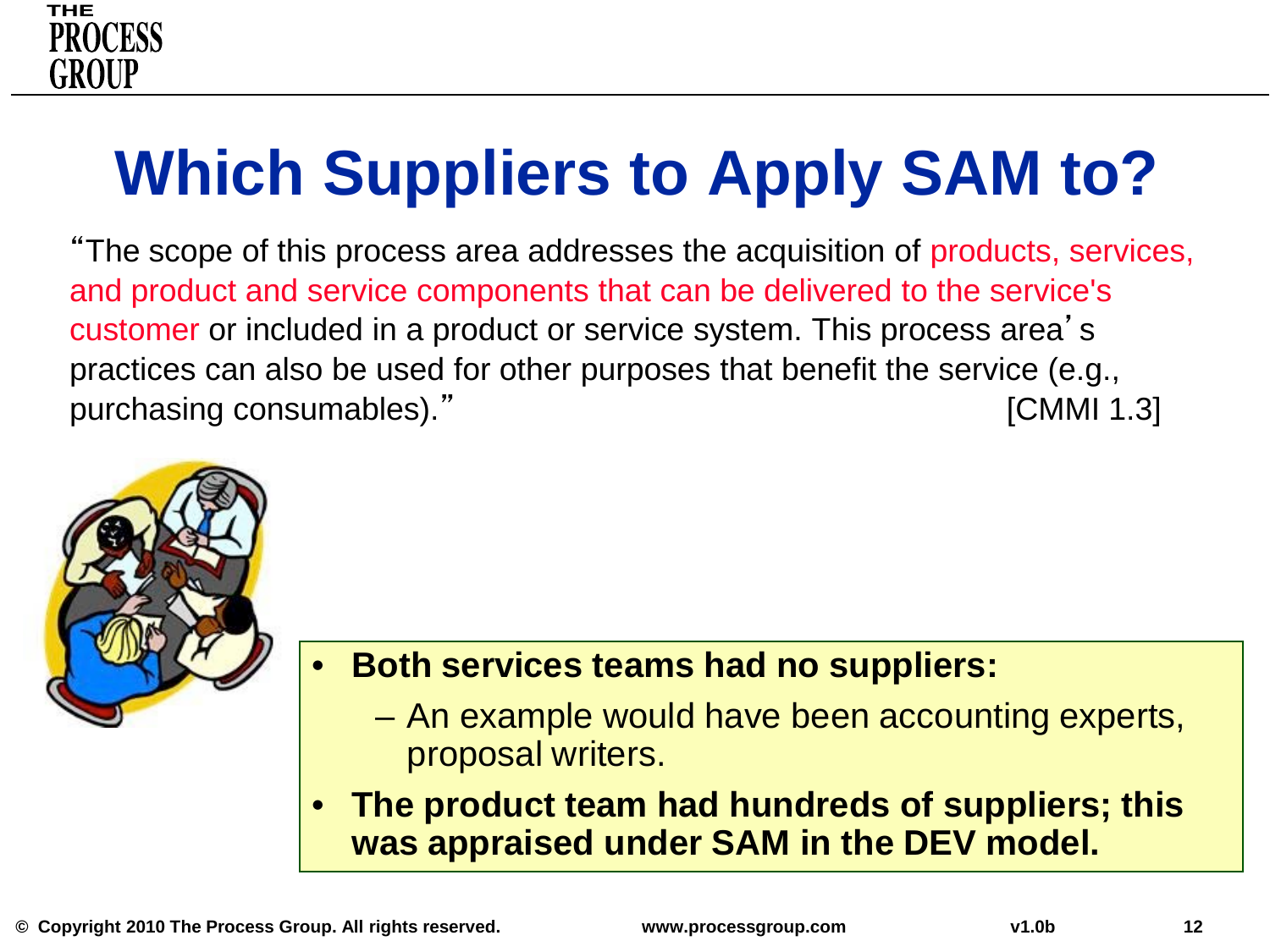## **What is Being Audited for PPQA?**

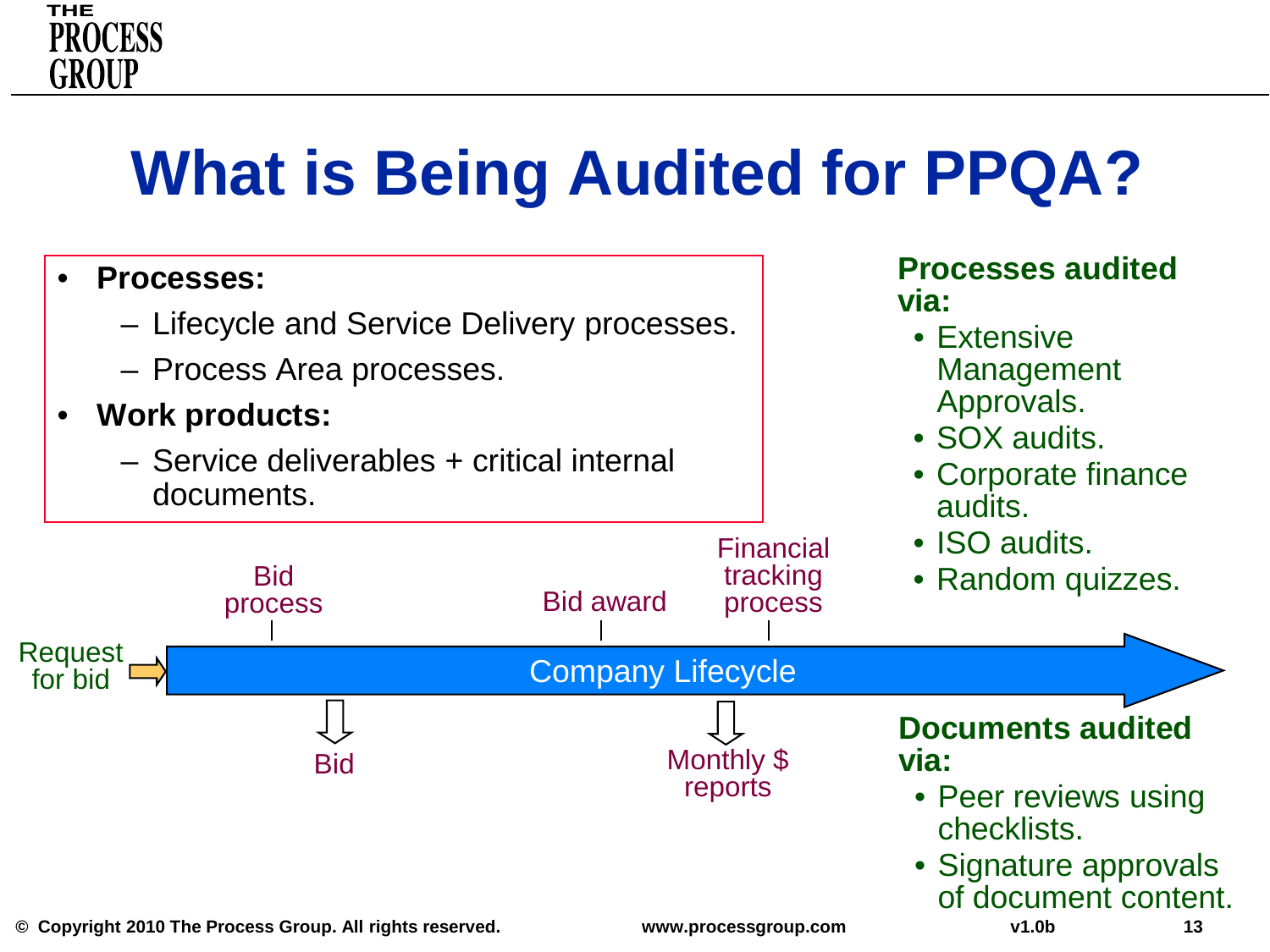# **How to Apply CM to Service Artifacts**

- **Identify documents that service groups care about, e.g.,:**
	- Internal: Annual plan, checklists, service agreement, audit results.
	- Deliverable: Requests, proposals, estimate sheets, contracts.
- **Define directory structure for all documents, and plan for archival.**
	- Merge Data Management plan in with CM.
- **GPs - keep them simple!**
	- Someone assigned to set up the folders and access.
	- Task defined to "establish CM" that can be planned/tracked.
	- Team meetings for training, random audits for objective evaluation.

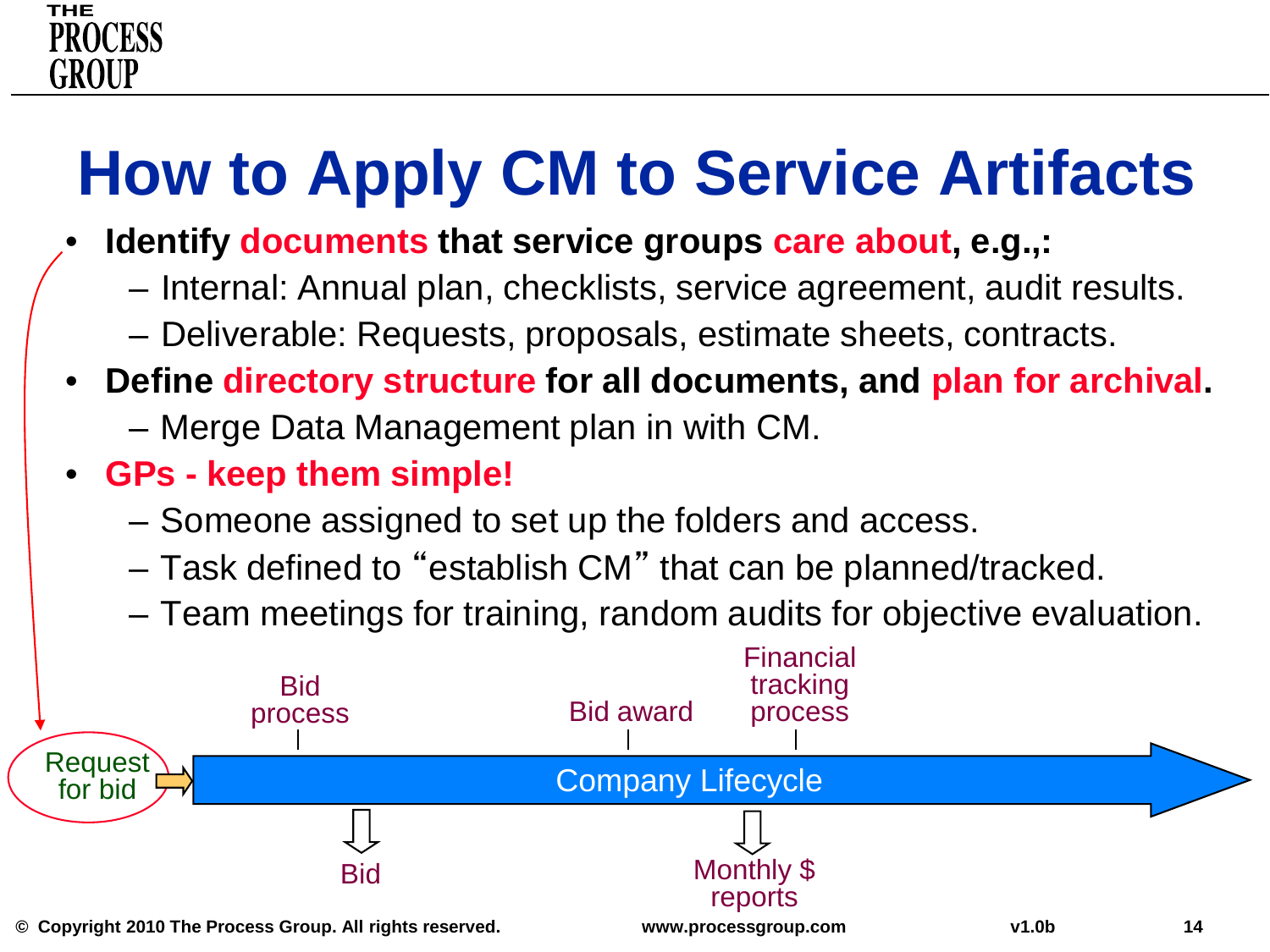## **Overlap Between Core and Service PAs**

- **Lots of overlap - a MUST fix before appraising, otherwise:**
	- You will be asking the same question 3-4 times.
	- The appraisal team will wear out.
	- The interviewees will think you are nuts and unsure about the model.

|     | <b>Practice # REQM Practice Definition</b>                                                         | Rewrite (Italics = exact copy of CMMI practice)                                                                                                                                                                                |
|-----|----------------------------------------------------------------------------------------------------|--------------------------------------------------------------------------------------------------------------------------------------------------------------------------------------------------------------------------------|
| 1.1 | Develop an understanding with the<br>requirements providers on the meaning<br>of the requirements. | See SD sp1.2                                                                                                                                                                                                                   |
| 1.2 | Obtain commitment to the requirements<br>from participants.                                        | See SD sp1.2                                                                                                                                                                                                                   |
| 1.3 | Manage changes to the requirements<br>as they evolve.                                              | See SD sp1.2                                                                                                                                                                                                                   |
| 1.4 | Maintain bidirectional traceability among<br>requirements and work products.                       | Trace service requirements to downstream<br>group activities and back (e.g., map service<br>descriptions to team activities and deliverables;<br>do we implement our service definition, do we<br>exceed it, do we have gaps?) |
| 1.5 | Ensure that plans and work products<br>remain aligned with requirements.                           | Align service definition, schedule/budget, team<br>activities.<br>Examples:<br>* Does the services list state to do A, but in<br>reality, the team is doing B.<br>* Analyze measurement, resource and service<br>request data. |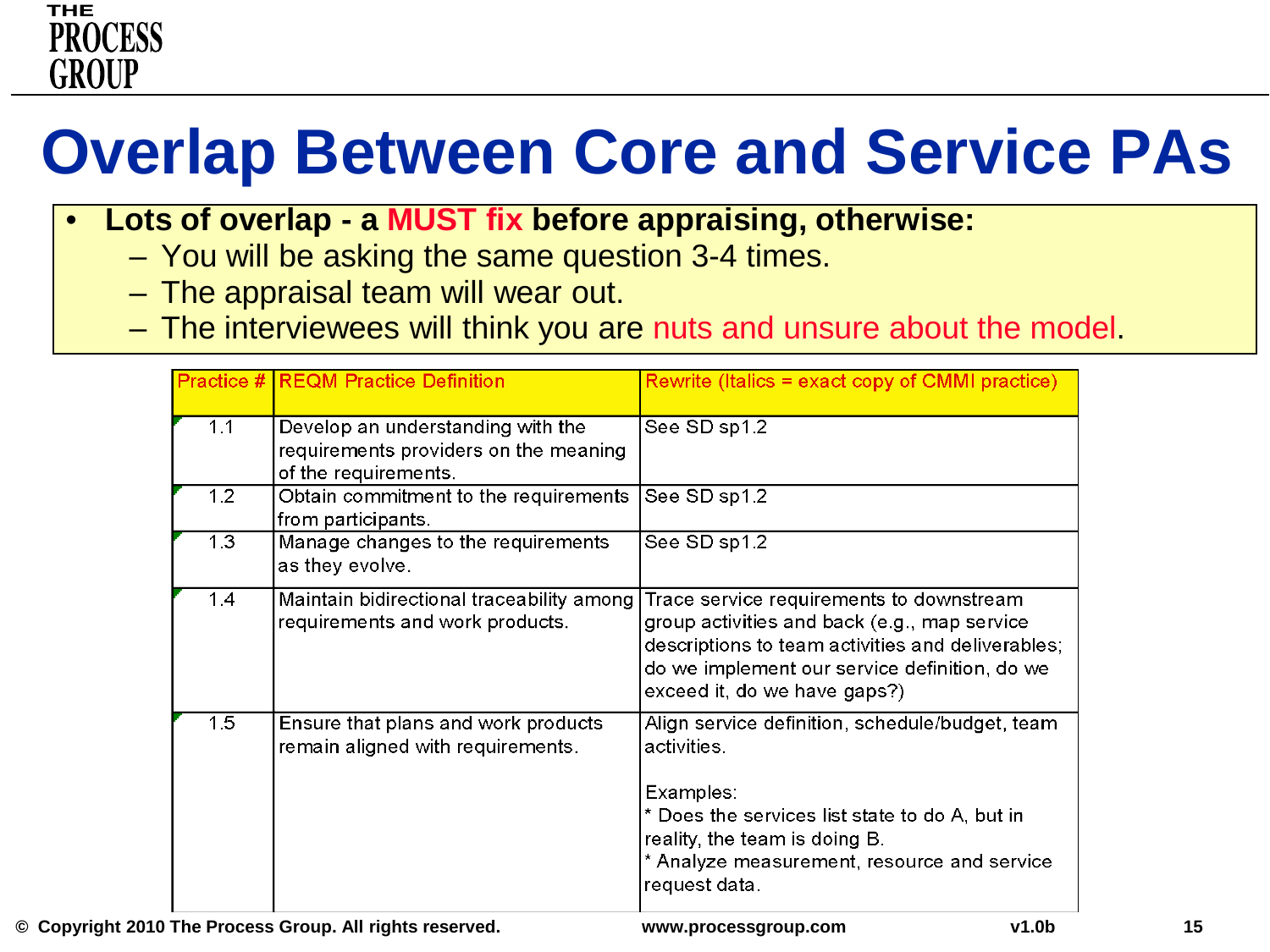

## **Merging Some REQM Practices with SD**

|     | Practice # SD Practice Definition                                                                  | Rewrite (with additions from REQM SPs and<br>GPs. Italics = exact copy of CMMI practice)                                                                                                                                                                                                |
|-----|----------------------------------------------------------------------------------------------------|-----------------------------------------------------------------------------------------------------------------------------------------------------------------------------------------------------------------------------------------------------------------------------------------|
| 1.1 | Analyze existing service agreements<br>and service data to prepare for<br>expected new agreements. | Analyze existing service agreements and<br>service data. Use data as a basis for new<br>agreements. What can we achieve based on the<br>past - lessons; overlooked tasks?)<br>(e.g., In the past, what has been the sales<br>volume, #bids that can be processed,<br>timeliness.)       |
| 1.2 | Establish and maintain the service<br>agreement.                                                   | Define the services of the group and review with<br>staff. [REQM sp 1.1].<br>Obtain commitment to the services definition<br>from the staff. $[{\sf REQM}$ sp 1.2]<br>Establish and maintain the service agreements<br>with customers.<br>Manage changes to services (evaluate change). |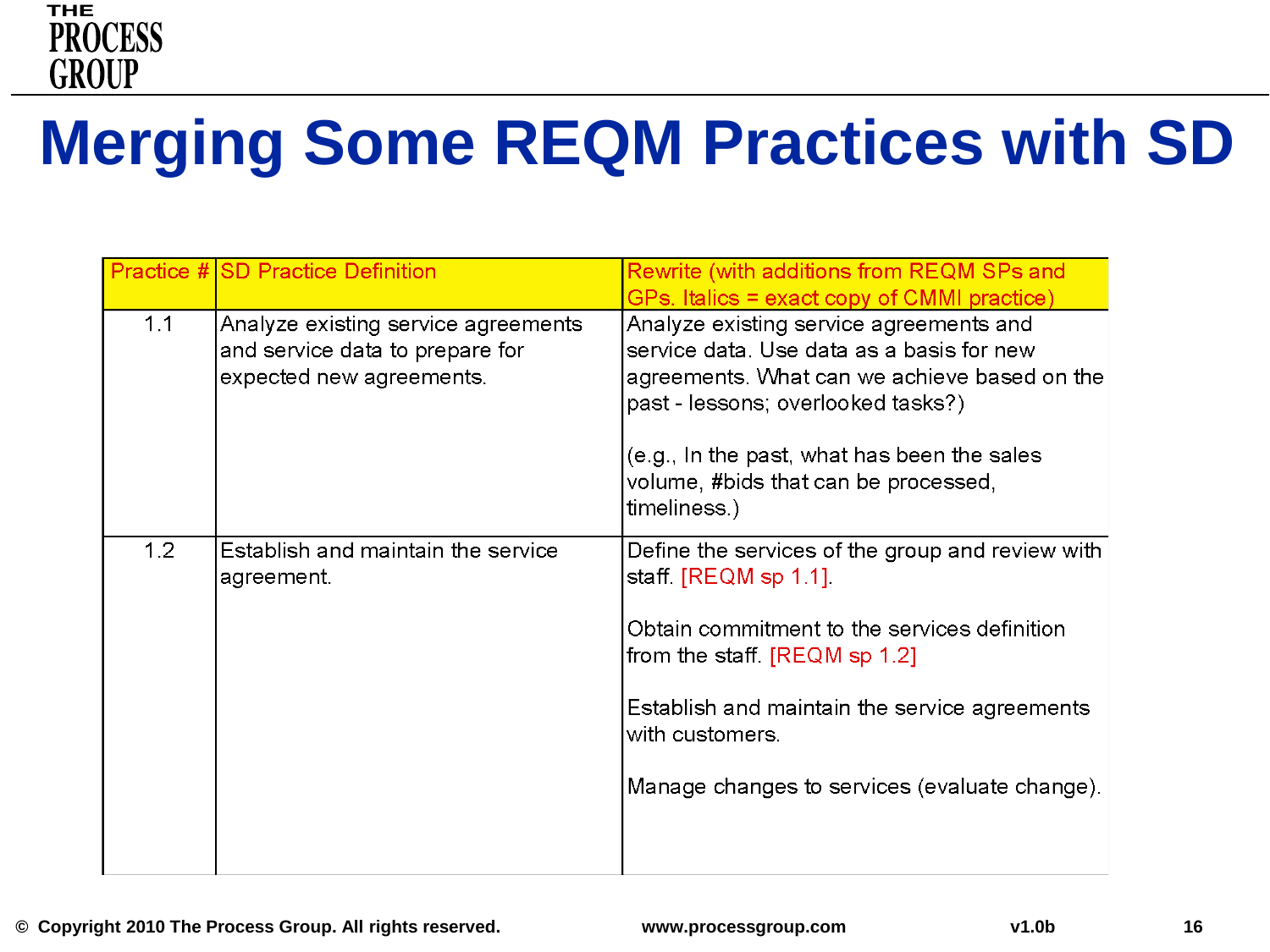

# **Overlap (Continued)**

#### **REQM (GPs)**

| GP 2.1 | Establish and maintain an<br>organizational policy for planning and | See SD GP 2.1 |
|--------|---------------------------------------------------------------------|---------------|
|        | performing the process.                                             |               |
| GP 2.2 | Establish and maintain the plan for                                 | See SD GP 2.2 |
|        | performing the process.                                             |               |
| GP 2.3 | Provide adequate resources for                                      | See SD GP 2.3 |
|        | performing the process, developing the                              |               |
|        | work products, and providing the                                    |               |
|        | services of the process.                                            |               |
| GP 2.4 | Assign responsibility and authority for                             | See SD GP 2.4 |
|        | performing the process, developing the                              |               |
|        | work products, and providing the                                    |               |
|        | services of the process.                                            |               |

|    | <b>Practice #IWP Practice Definition</b>                | Rewrite (with additions from WMC GPs. Italics $=$<br>exact copy of CMMI practice) |
|----|---------------------------------------------------------|-----------------------------------------------------------------------------------|
| 11 | <b>Establish and maintain the service</b><br> strategy. | Objectives: See MA sp1.1.<br>Approach: See SD sp 2.1.<br>Risks: See WP sp 2.2.    |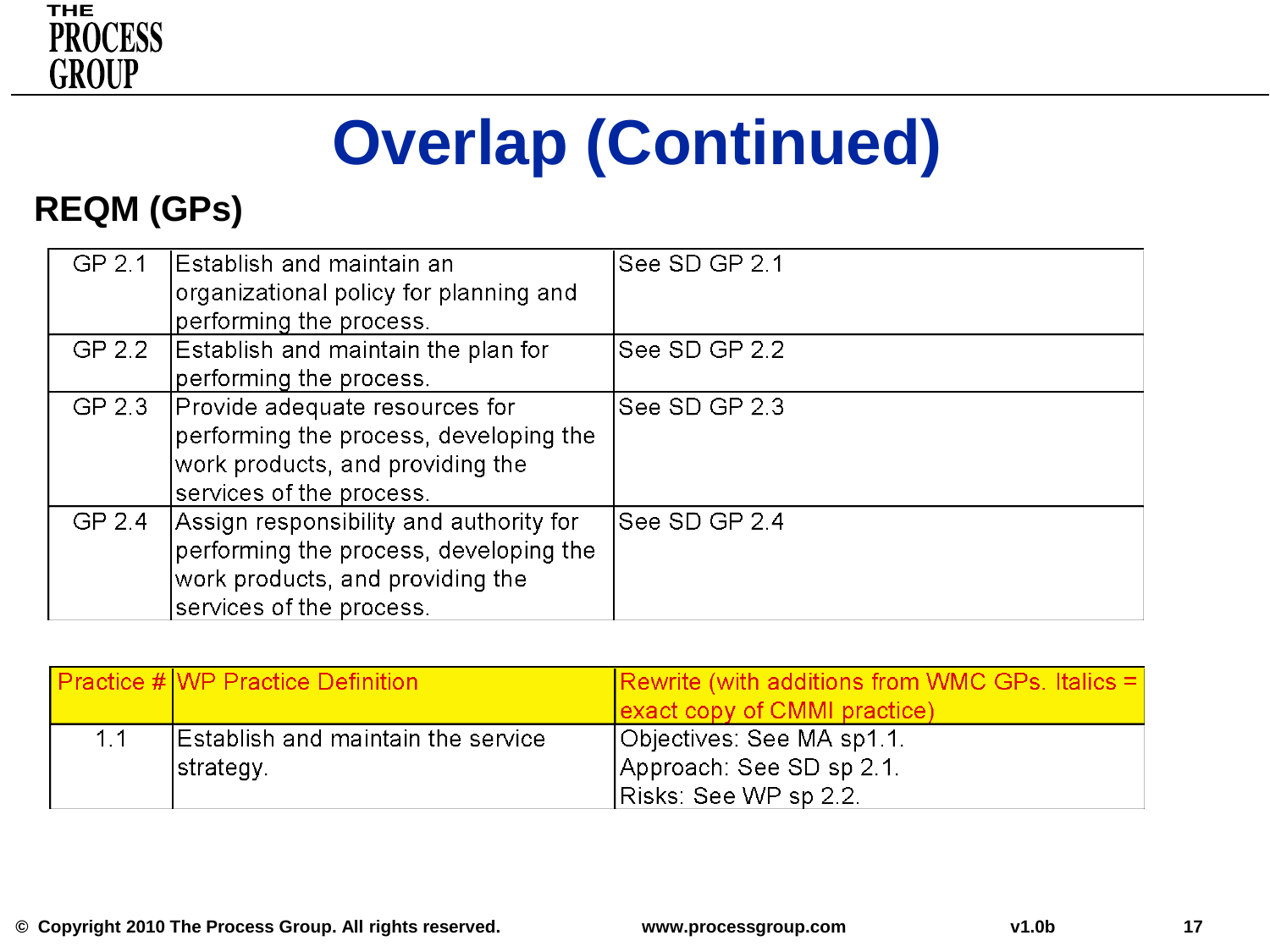

## **Appraisal Issues**

- **Asking CMMI questions to service professionals unfamiliar with CMMI:**
	- Plan on rewriting (some of) the CORE PA practices, so that the interpretation is consistent and uses easier words.

|                  | <b>Practice # CM Practice Definition</b>                                                                                      | $\blacksquare$ Rewrite (Italics = exact copy of CMMI practice)                                                                                                     |
|------------------|-------------------------------------------------------------------------------------------------------------------------------|--------------------------------------------------------------------------------------------------------------------------------------------------------------------|
| 1.1              | Identify the configuration items,<br>components, and related work products<br>to be placed under configuration<br>management. | Define a list of items (files, contracts, bids,<br>deliverables, documents) for the group that will<br>be placed under control (e.g., version, access,<br>backup). |
| 1.2 <sub>1</sub> | Establish and maintain a configuration<br>management and change management<br>system for controlling work products.           | Establish and maintain a system (manual or<br>automated) to store, manage and protect files<br>on the list above.                                                  |
| 1.3              | Create or release baselines for internal<br>use and for delivery to the customer.                                             | Define naming conventions for files and<br>documents, as they are created and released.                                                                            |
| 2.1              | Track change requests for the<br>configuration items.                                                                         | Track changes made to files under CM control.<br>Example:<br>* Track changes in a history file or comment<br>field of a version tool.                              |
| 2.2              | Control changes to the configuration<br>items.                                                                                | Establish read/write access for files under CM<br>control.                                                                                                         |

- **Some service-specific practices need examples too:** 
	- e.g., "Maintain the service system" means?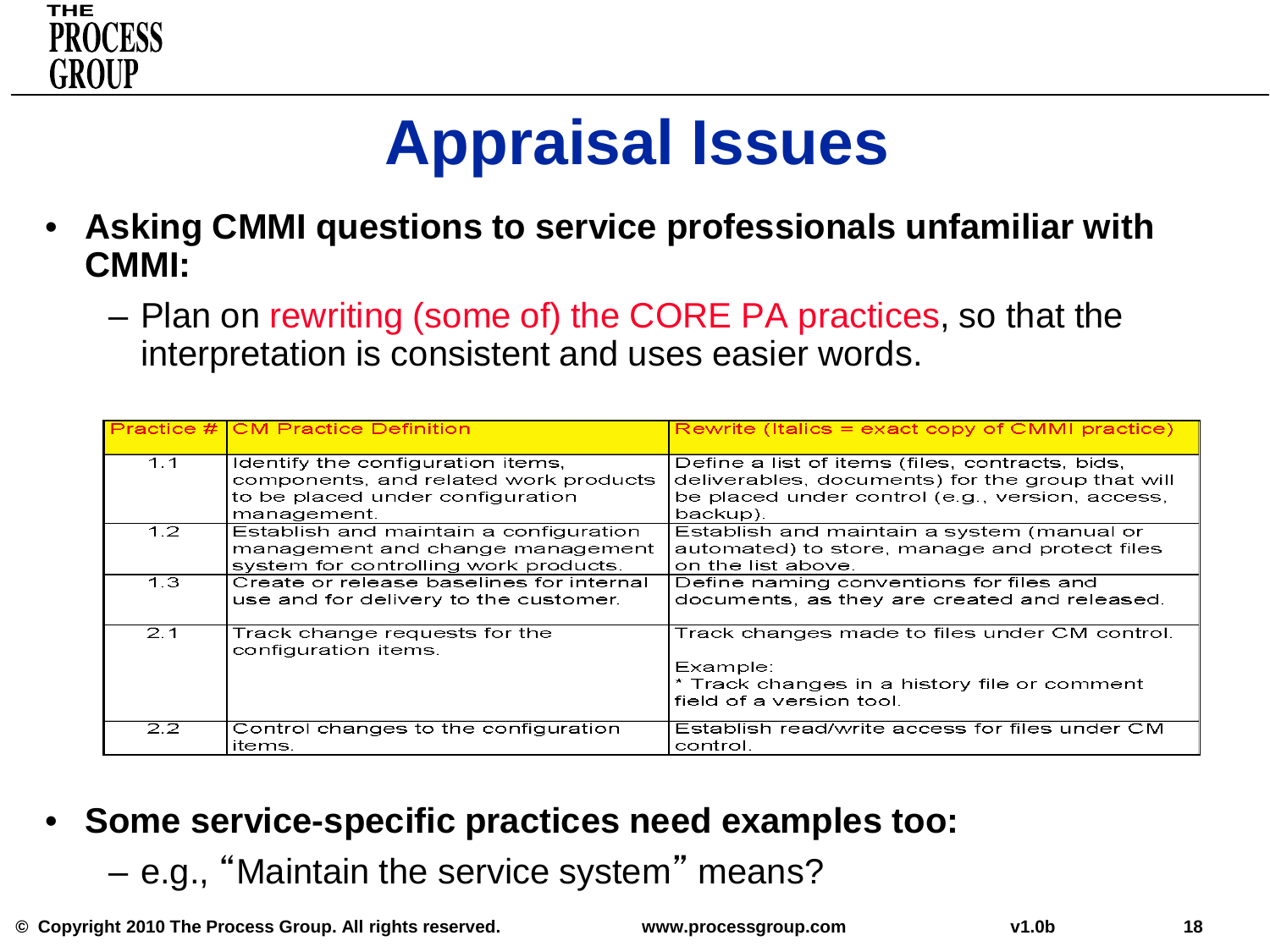

## **Reaction of New Group to the SVC Model**

#### **Target audience reaction:**

- "How does this relate to our function?"
	- » "What are work product attributes," "What risks?," What are configuration items?" "What is a lifecycle?"
	- » Lead appraiser had to advise "don't read the model, it will just confuse you more." [specifically the core PAs]

#### **Appraisal team reaction :**

- Initially, total confusion:
	- » Reading the model, and memorizing what each practice means was wearing.
	- » "Model needs redoing," wording and overlap of practices.
	- » The findings of the class B appraisal acted as the new model definition for the team, along with the lead appraisers model rewrite.

#### **The core PAs are the challenge**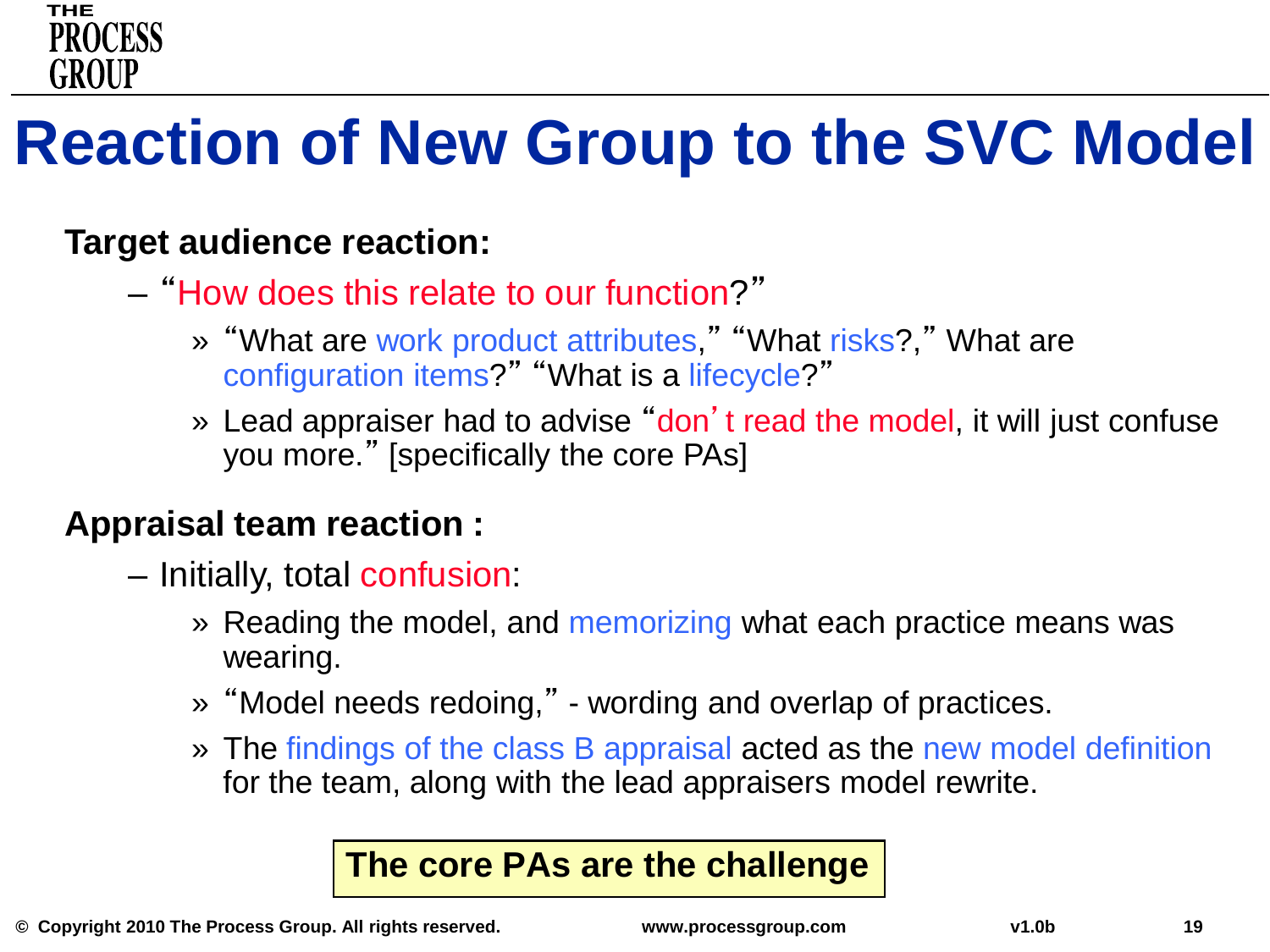## **Suggestions to Make Life Easier**

- **Run a (very) informal appraisal first, so that:**
	- Interviewees have some idea of what your model interpretation is.
	- You can obtain experience asking interview questions and understanding the responses.
- **Clarify terms (model glossary might / might not help\*):** 
	- "Requirement," "stakeholders in planning," "risk" vs. "issue,"
		- "traceability," "configuration item" "monitor the monitoring process."
- **Train your team in the interpretation of the model before you appraise:**
	- The SVC Supplement class doesn't cover the core PAs.
	- The Intro to CMMI SVC class doesn't cover overlap between PAs and the GPs in detail.

\*Requirement: (1) A condition or capability needed by an end user to solve a problem or achieve an objective. (2) A condition or capability that must be met or possessed by a product, service, product component, or service component to satisfy a supplier agreement, standard, specification, or other formally imposed documents. (3) A documented representation of a condition or capability as in (1) or (2).



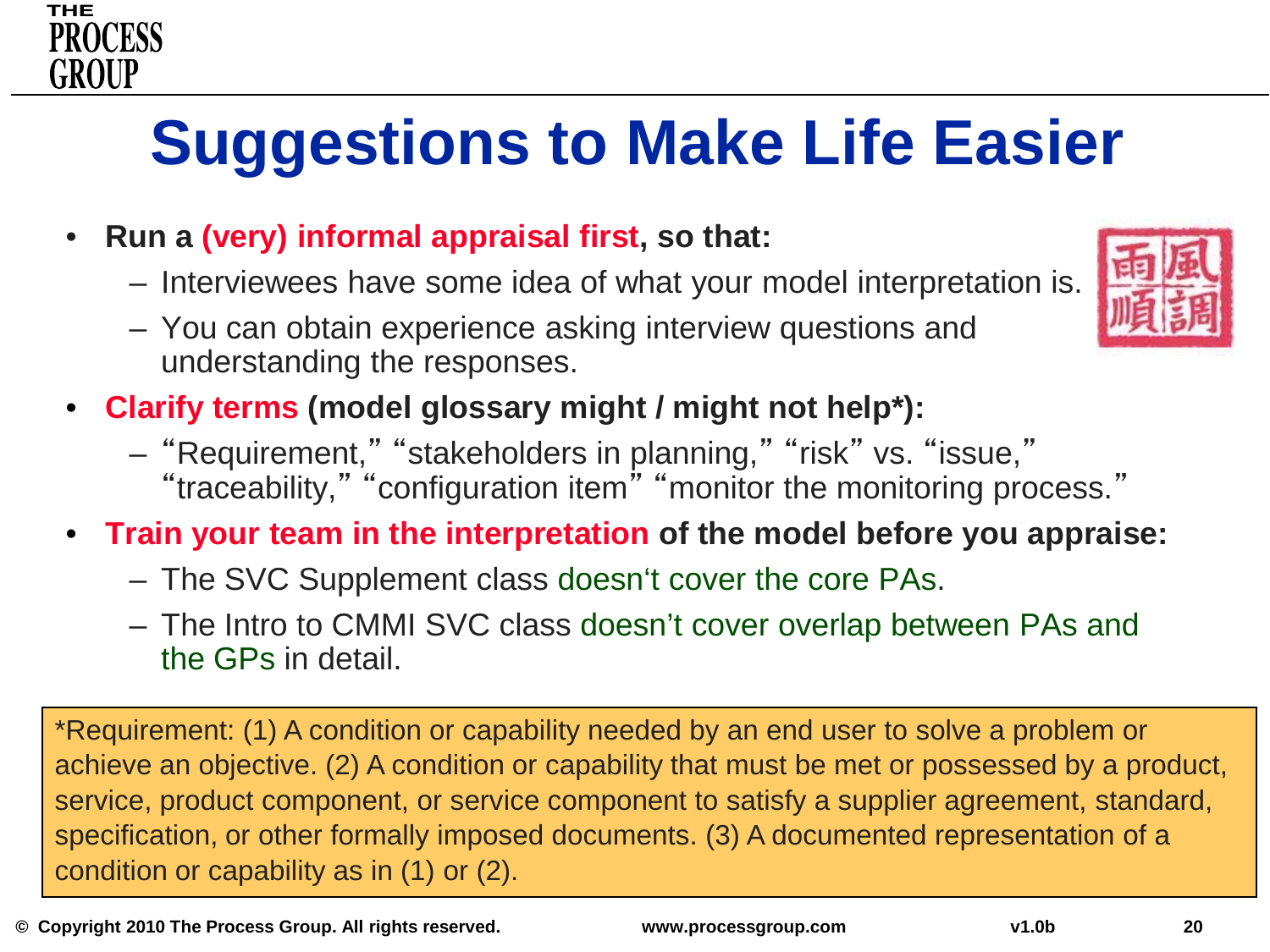

## **Summary**

- **The core Maturity 2 Level PAs CAN be used in a services organization. They do work.**
	- An organization at ML2 is a more organized and efficient:
		- » E.g., #Mistakes, Response time, #Hours expended.
- **The core PA practices are written for development, not for services.**
	- Intro & Supplement classes focus on the benefit of the service PAs, not the difficulty interpreting the core PAs.
	- Plan on a rewrite, otherwise:
		- » a) You will have to explain practices every time.
		- » b) The target audience will probably forget the meaning and get totally off track.
- **Define what services or work the PAs are being applied to.**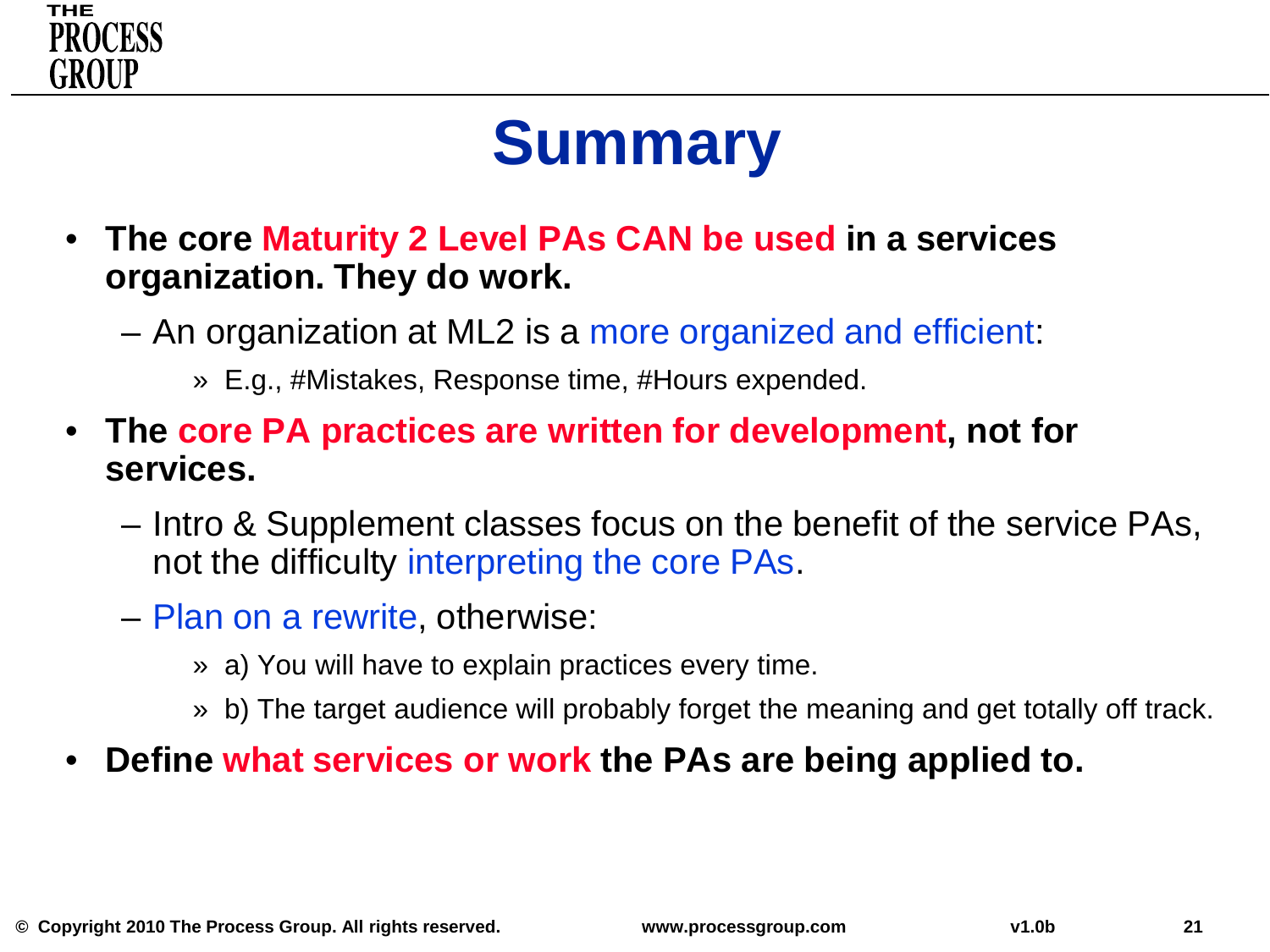

### **Questions?**